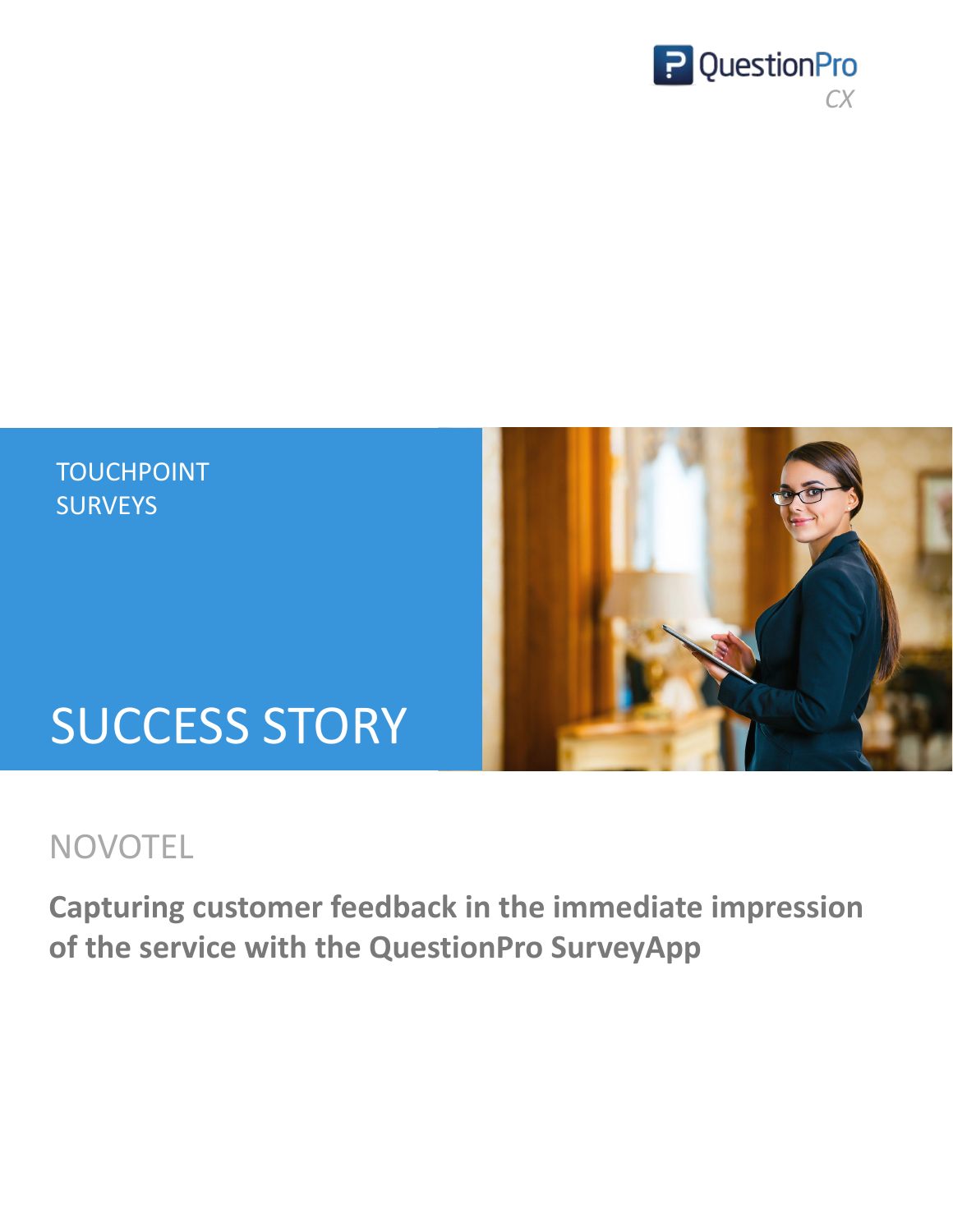



NOVOTEL is a French upper-middle class hotel chain with more than 400 establishments in over 50 countries. The first Novotel hotel opened in 1967 in Lesquin, France, and quickly became a pioneer in the country's own chain hotel industry. With almost 70,000 rooms, the company, which today belongs to the Accor group, has become a real big player. NOVOTEL hotels are preferably located in conurbations and at transport hubs, such as near airports or motorway exits. The spacious hotel complexes usually have their own restaurants, cafes and bars as well as conference rooms for business people and their own wellness area.

**Capturing customer feedback in the immediate impression of the service with the QuestionPro SurveyApp**

## **NOVOTEL**

### **Challenge**

- Surveying guests in their immediate experience of the service
- Collection of feedback to determine the
- Net Promoter Score
- Conducting the survey by staff on site
- Use of tablets in kiosk mode

#### **Solution**

- Use of the predefined Net Promoter Score question module
- Guest surveys during check-in and after the visit to the restaurant

- Use of the QuestionPro SurveyApp for offline surveys with kiosk mode
- In addition, feedback is obtained via the QuestionPro survey platform by means of online intercept surveys and classic after-stay surveys.

#### **Result**

- Acquisition of data on guest satisfaction without time delays
- Increasing the feedback rate through direct

#### surveys of guests on site



# **NOVOTEL**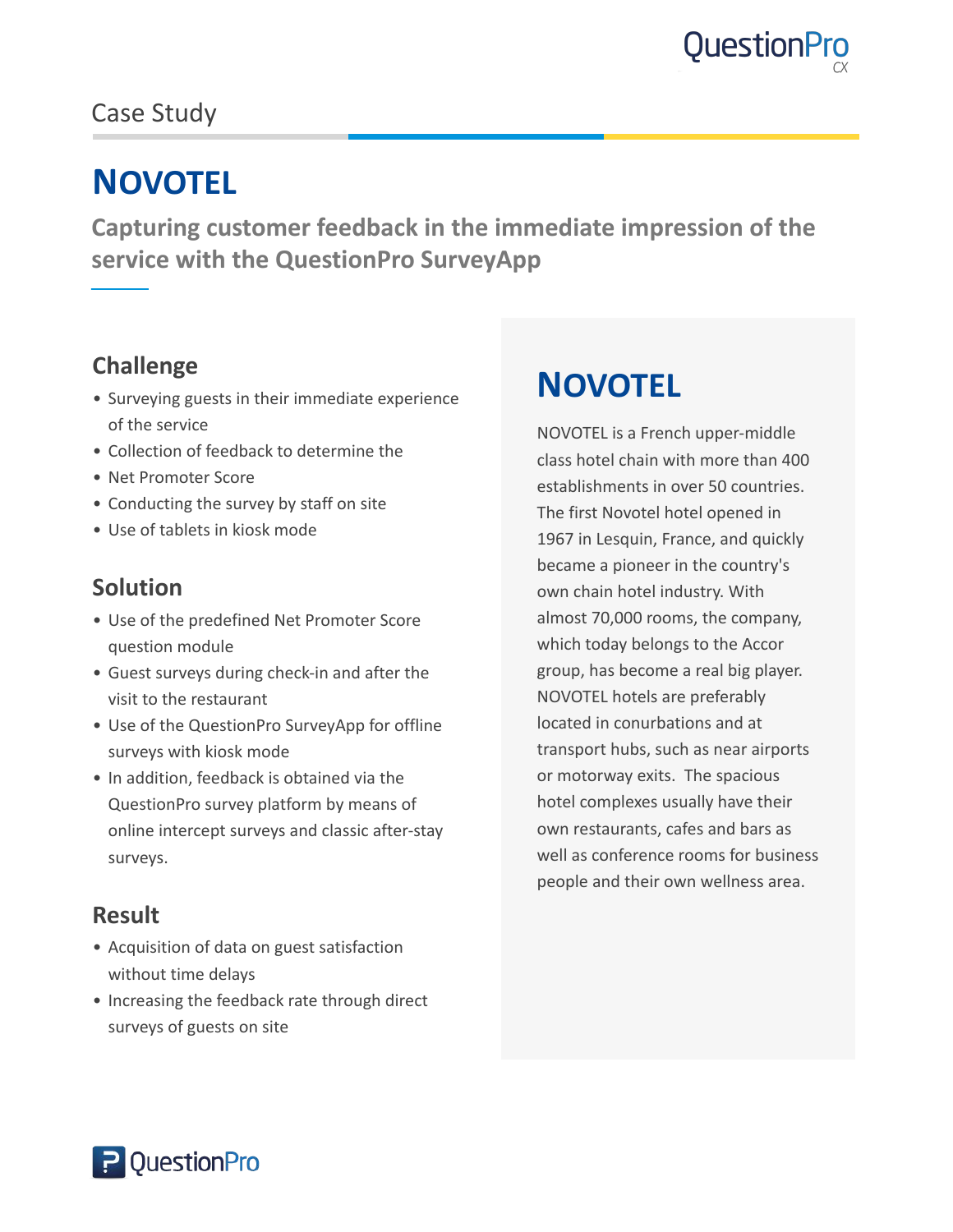



## **The challenge**

Receiving guest feedback is of elementary importance for hotels to be able to determine the quality of their own offers. However, nowadays it is not a matter of course that hotel guests fill out a DIN A4 questionnaire or take part in an online survey after their stay in a hotel. Many people simply do not have the time or the leisure to

do so. However, those responsible at NOVOTEL wanted to obtain comprehensive feedback, sometimes even during the direct experience of the service, in order to be able to check the quality of service and adjust it if necessary. At the same time, they wanted to take into account the sensitivities of the hotel guests, who should not spend their valuable time on extensive surveys.

## **The Solution**

In order to avoid unnecessarily confronting guests with a battery of questions to gather feedback, it was

decided to divide the survey into different units and to conduct real touchpoint analyses. Feedback on the ease of online reservations, bookings and website content, for example, was collected directly online via so-called online intercept surveys.

During check-in, service staff surveyed arriving guests and collected feedback using a tablet PC on which the QuestionPro Survey app was installed and started in kiosk mode to simplify the survey, which means that the questionnaire automatically restarts as soon as a survey is completed and no other programme can be called up during this time. Visitors were also surveyed in this way when leaving the hotel's own restaurant. During check-out, the guests were also asked a brief question about their willingness to recommend the hotel to others. This question is used to determine the so-called Net Promoter Score, which is an important indicator for measuring customer satisfaction and loyalty. A simple question with a big impact

In addition, NOVOTEL regularly sends out after-stay surveys to guests by e-mail in order to also collect

feedback, which is ultimately obtained from a "rating by a distance" looking back on the stay.